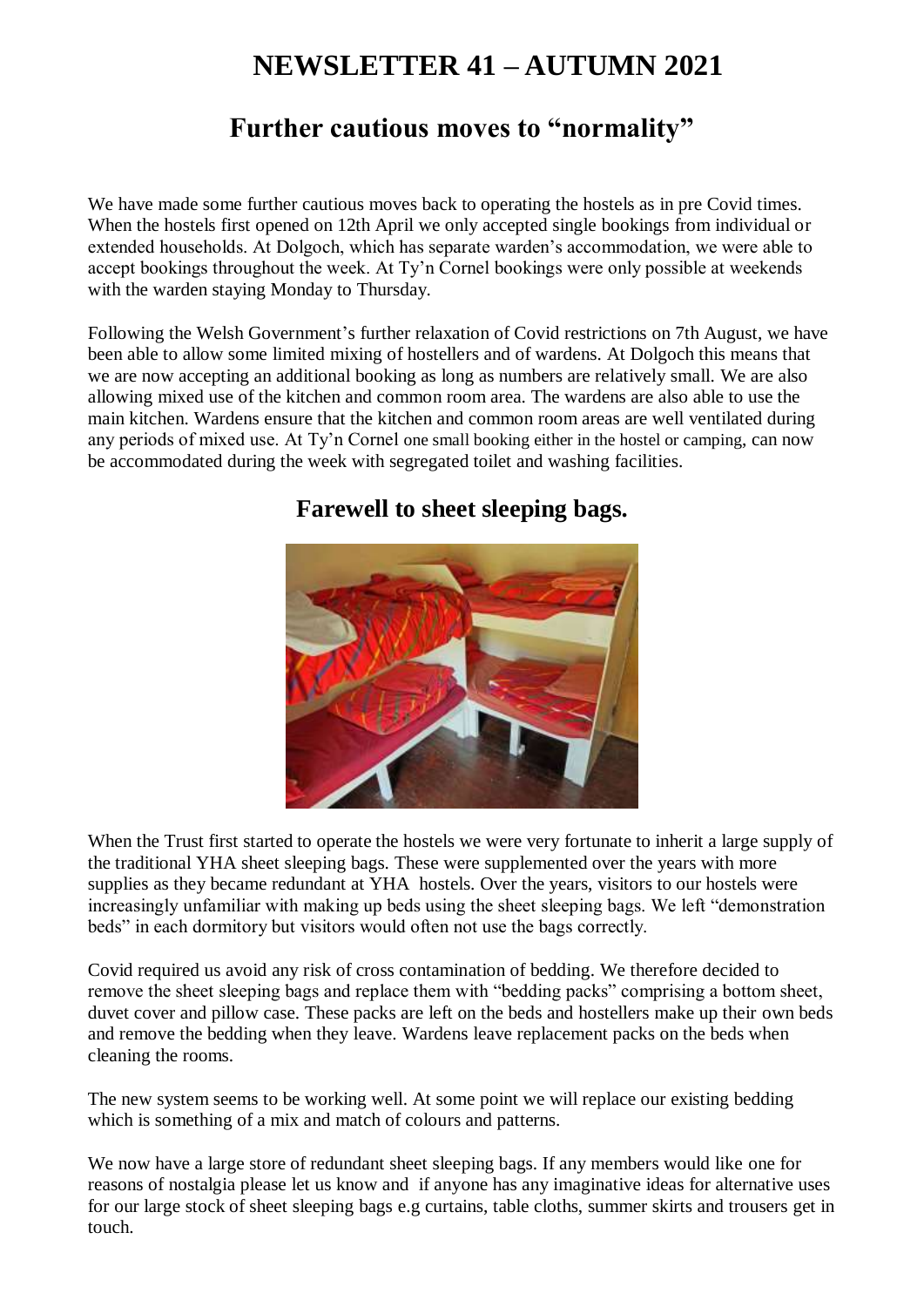# **Dolgoch update**



Ever since the Trust took over Dolgoch and, shortly after, installed a solar water heating system, we have had problems with water pressure. Even on hot days when potentially we have had almost unlimited supplies of hot water, the showers have often slowed to a trickle. Our local plumber, Martin Pugh, queried why we have a system of using 3 loft tanks to supply the hostel's water rather than connect directly to the large hillside tank. The head of water from the loft tanks to the solar tanks that supply the hostel's hot water is tiny compared with the head of water between the hillside tank and the hostel. We could only think that originally the loft tanks had provided an additional back up reservoir of supply in case the stream supply had dried up. Martin reconfigured the water supply from the hillside tank (the blue pipe in the picture above) to the hostel supply pipes (pictured white) thereby by passing the loft tanks. Long experience of managing Dolgoch has taught us to be cautious but so far the result has been transformational. The water pressure is consistently good and air locks seem to have vanished.

Our plans to upgrade the hostels electricity capacity are progressing. A local contractor with experience in off grid systems, including work for the Elan Valley Trust, is drawing up a detailed proposal which the Trustees will consider.

Our request to acquire ownership of the unregistered land at Dolgoch has now been submitted to the Land Registry and we await the outcome. We do not expect a rapid response but, as we have been occupying and using the land since the Trust first acquired Dolgoch, we can afford to wait. One curious fact to emerge is that a named individual has hunting and fishing rights over some nearby land, a small portion of which extends over our car park. At this stage we do not plan to put up warning notices in the car park!

Bookings at Dolgoch have been really buoyant. We now have over 1,000 bed nights either completed or booked for the year. The summer months were particularly busy with 253 overnights in July and an amazing 335 in August. The August figure was our highest monthly figure ever, even in pre Covid days. This is particularly surprising given the limitations on multiple bookings. Dolgoch was occupied every day during August, probably reflecting the "staycation " effect. Bookings for September onwards have slowed but are still coming in.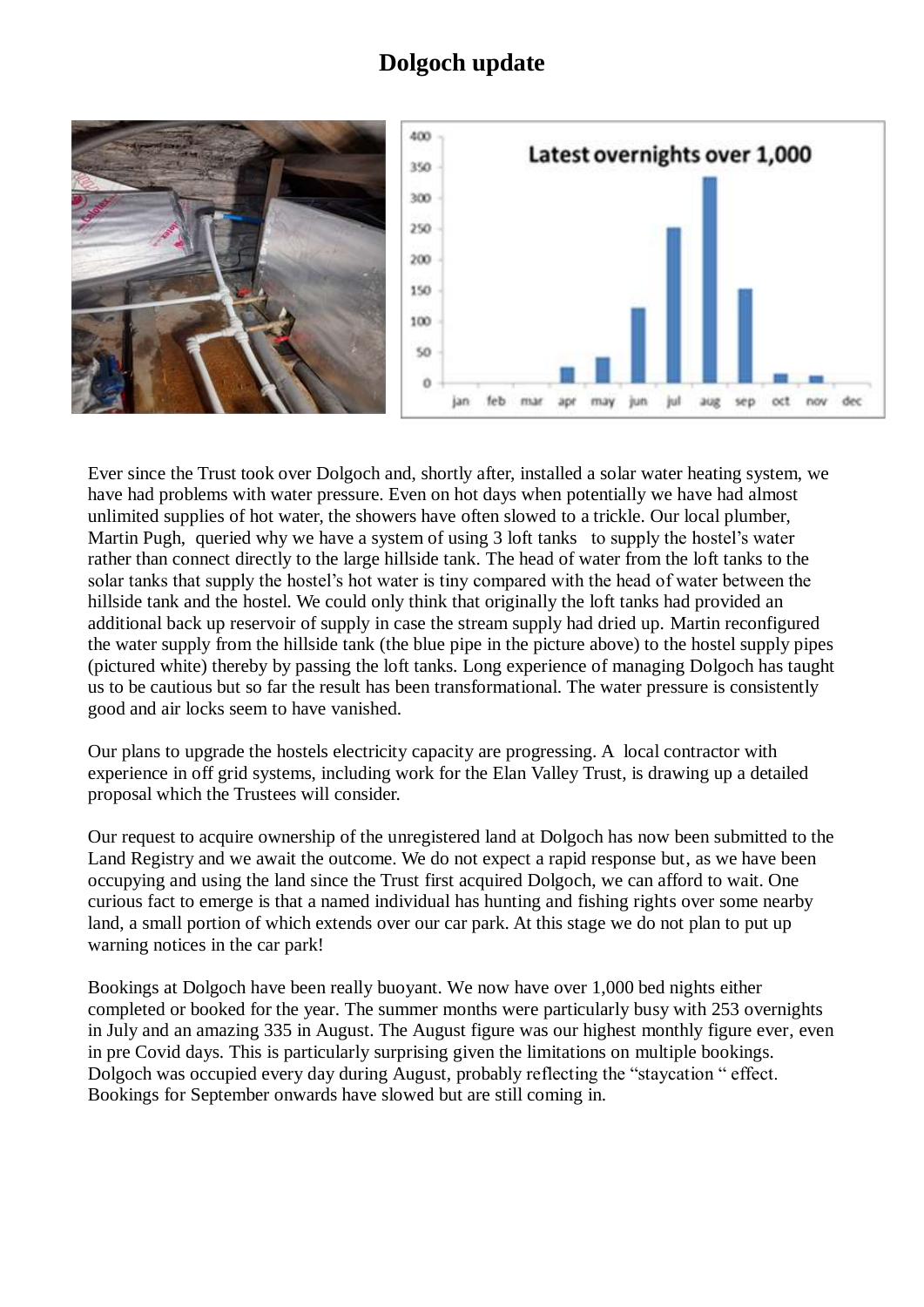# **Ty'n Cornel Update**



Overnights have also recovered well at Ty'n Cornel. The hostel is smaller than Dolgoch and the warden has no separate accommodation, so we have restricted bookings more tightly to preserve safety against COVID. During the early summer, we adopted a pattern in which the hostel accepted a single booking each weekend (with no warden), and the warden is present (with no hostellers) on weekdays. Since COVID restrictions were relaxed in July, we have also accepted one small booking each weekday evening. There's been a good response - we currently (16 September) have 475 overnights for the year, including forward bookings. Our annual total for recent "normal" years has been in the range 600-800 overnights, so this year's performance is quite promising.

The Cambrian Way long-distance path, which passes the door of Ty'n Cornel, has become an important source of overnights. The route has been particularly busy in 2021, since it's an excellent long-distance route that can be accessed without international travel, and without encountering too many people. Even while the hostel was only taking dormitory bookings at weekends, we were able to accommodate the occasional camper, giving them access only to a washroom. Those who stayed were very grateful as this basic accommodation was still a big improvement over wild camping. The popularity of the route has been increased by the publication of a new Cambrian Way guidebook by Cicerone Press, http://www.cicerone.co.uk/the-cambrian-way. The new book may achieve wider circulation than Tony Drake's rather idiosyncratic guide. Although the Cambrian Way is still not waymarked as thoroughly as official national long-distance paths, many waymarks have been added recently. There is now a waymark at the Ty'n Cornel gate.

Our planning application for a shepherd's hut is still awaiting the Council's decision. The planners are making inquiries to check whether increased occupancy might affect the sensitive environment surrounding the hostel. National Resources Wales has confirmed that there are no issues related to the phosphate sensitivity of the river, but our application is still in a queue awaiting inputs from the Council's Environment desk. Our agent advises that we should be patient, since if we demand a decision without the missing input our application will inevitably be refused. Richard asks for an update from the Council every few weeks.

There's been plenty of maintenance work over the summer – indoor and outdoor paintwork, repairs to the Tony Drake memorial bench, cutting of grass and hedges, and innumerable other tasks. Many thanks to Bill Hine, Richard Ward, Nicola Price, Frances Passey, Toby and Rachel Taylor, and indeed to all the wardens who have kept the hostel clean and smart.

.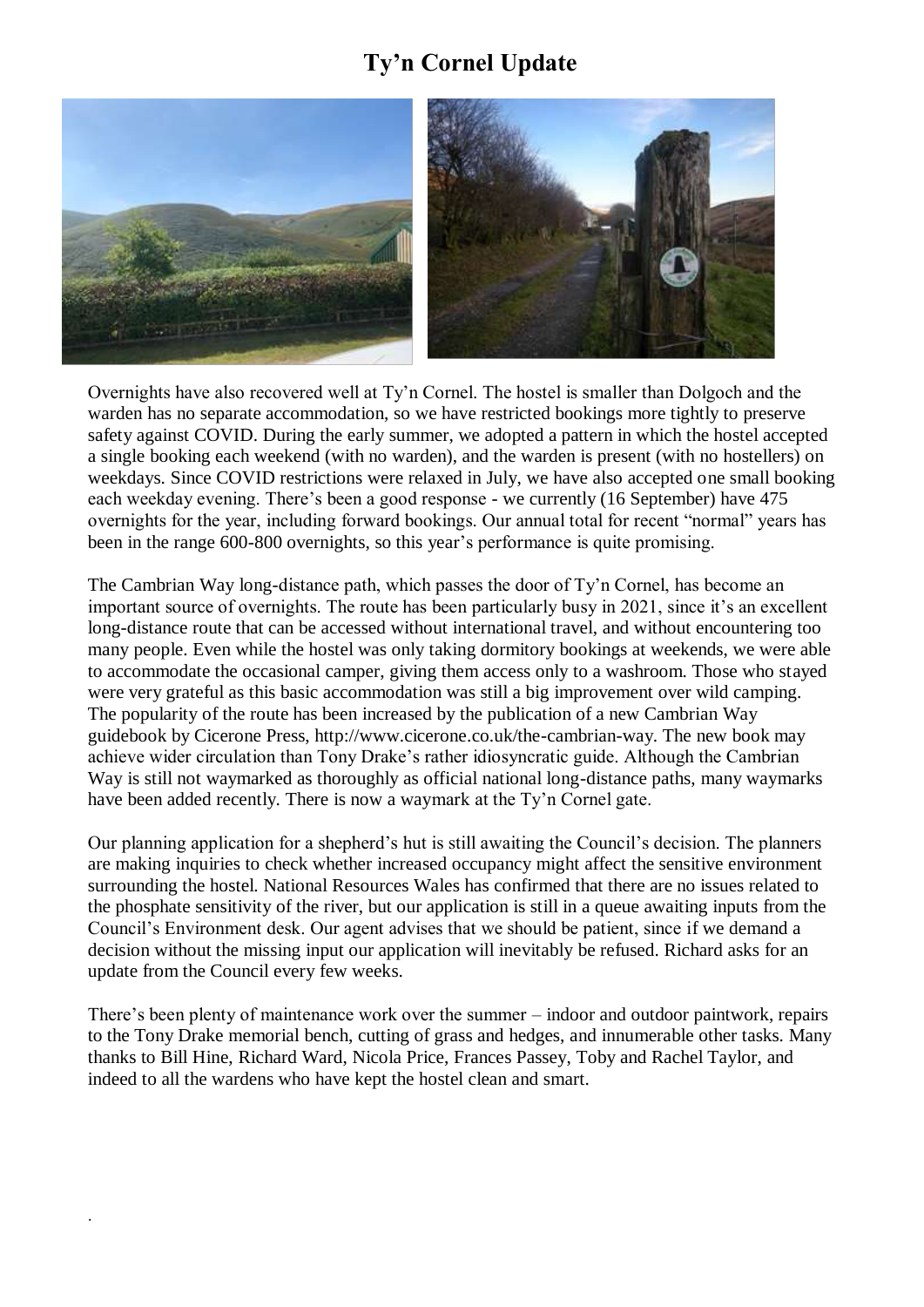# **Sad news**

The Trust has lost two long serving wardens – Cecilia Rawlings and Brian Pottle, both of whom have sadly died, Cecilia in August 2020 and Brian earlier this year, in June.

Cecilia has wardened in both hostels – Ty'n Cornel and Dolgoch since 2009, travelling all the way from her home on the Isle of Wight to do so. She has wardened every year, some years more than once, often bringing members of her family with her.

Cecilia had led a very interesting life; this came through in her chats with the hostellers with whom she loved interacting; she was lively and good company and the weeks she wardened there was no lack of conversation in the common room! She was enthusiastic about all aspects of her wardening – the hostels. the surrounding countryside, the bird and animal life and she passed this enthusiasm across to the hostellers.

She even managed to find time between her wardening duties to enjoy going out for coffee and lunch most days in the local cafes and restaurants.

Brian loved the wilderness area of Mid Wales and, as a long distance cyclist, used to stay at both Dolgoch and Ty'n Cornel hostels long before the Trust was in existence. The Ty'n Cornel hostel managers remember first meeting him in about the year 2000 when they clearly remember his enthusiasm and his red cycling socks!

At the time YHA owned the hostels and Brian became a YHA volunteer warden and when in 2006 the Trust was formed he continued to warden, spending at least 3 weeks every year doing so.

He was always very reliable and self motivated. About 10 years ago, he was wardening Ty'n Cornel, when a gas inspection took place and the gas cooker was condemned with the result that the hostellers were left without cooking facilities. Brian used his initiative, jumped in his car and drove to Lampeter - no short drive- and bought some electric ring cookers thus saving the day!

Janet and Richard Hollins remember that he took pride in repainting the white front wall outside the hostel and did so frequently.

Brian's enthusiasm for the hostels can be judged by his attendance at the AGM and Celebration Lunch at Y Talbot Hotel in Tregaron in 2016 to mark the Trust's 10th Anniversary. Brian left home in Harrow at 5am, driving all the way to Tregaron to arrive as bright as a button in time for the AGM at 11am. (He was 80 at the time)

Both wardens will be greatly missed by the Trust.

#### **Wardens training weekend cancelled**

Unfortunately we have had to cancel the Autumn training weekend for new wardens. Covid concerns still mean that we cannot have shared dormitories. This is particularly unfortunate as we have a number of prospective wardens who are very keen to be trained. We did consider ways of holding the weekend with prospective wardens staying in other local accommodation but in the end we decided to postpone the event until next spring when it is hoped that we can accommodate more people at the hostels. Given that wardens need to become familiar with the lay out of the hostels this is one case where Zoom training falls down!